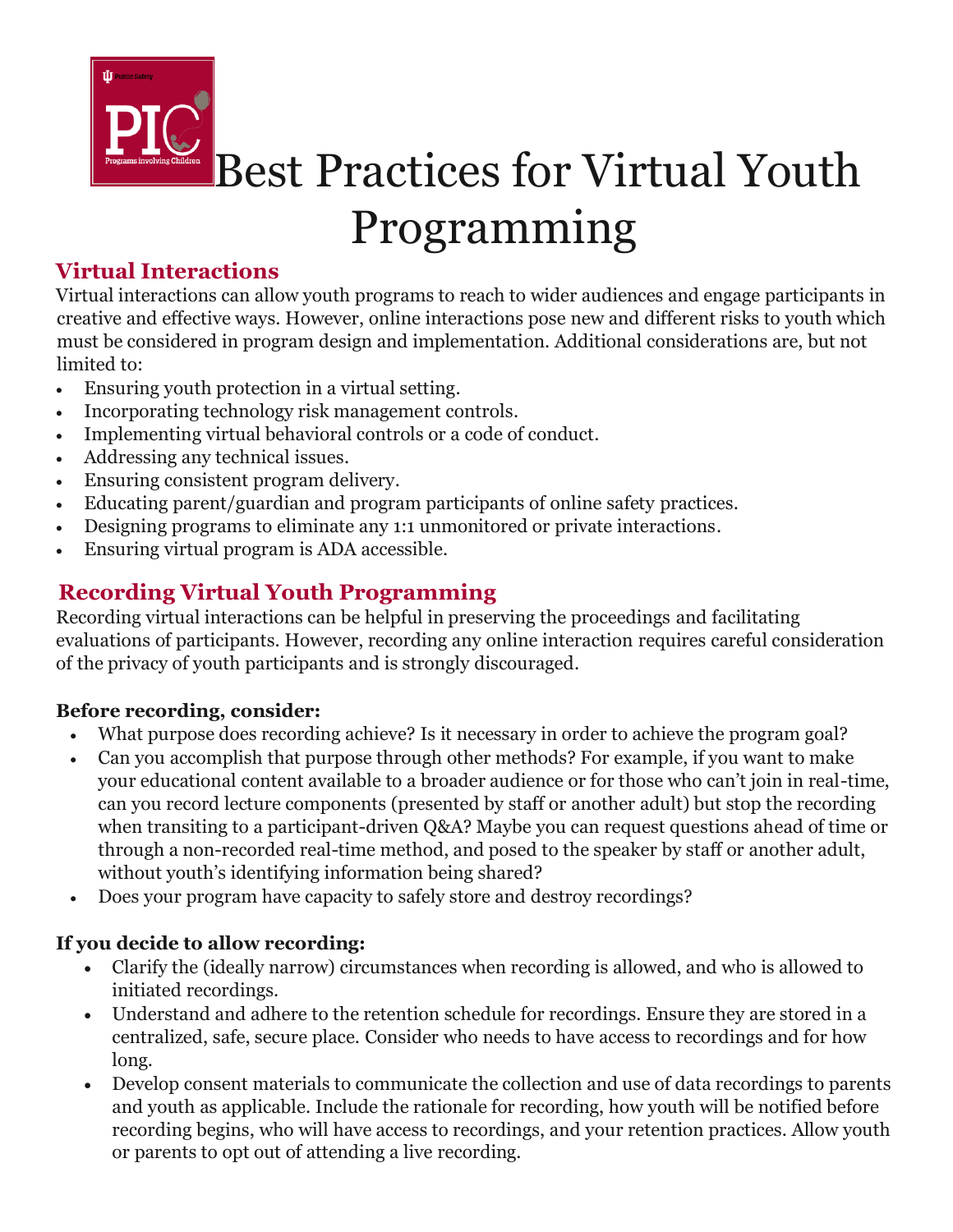• Train staff to understand circumstances where recording is allowable under program guidelines. Prohibit recording of any kind outside of the allowable program recording guidelines.

#### **Electronic Communications**

- Communicate with youth through designated or authorized organizational "group pages" or "group profiles"' on social media platforms (Facebook, What's App, etc.).
- Ensure that staff designate their personal social media profiles to "private" so youth cannot befriend or access staff's personal information.
- When using video conferencing apps, ensure both staff and youth are aware of their background surroundings and personal appearance or attire in order to maintain professionalism and personal privacy.
- Use electronic communication strategically to communicate with youth by keeping conversations focused on curriculum or projects, goal attainment, and safety tips, rather than personal details of one's life.
- When providing general encouragement or support to youth at this challenging time, keep in mind the necessity to maintain consistent and professional boundaries to protect oneself from false allegations.
- Ensure any conversation that may be misinterpreted as inappropriate is immediately brought to a supervisor's attention.
- Do not engage in any derogatory, demeaning, or humiliating on-line conversations with youth.
- Do not engage with youth in sexually oriented online conversations, memes or posts.
- Do not post inappropriate or suggestive comments on pictures/videos on youths' profile.

# **Youth Privacy and Security (Zoom)**

- Require registration
- Allow only authenticated users
- Use a random meeting ID number
- Require a password
- Prevent attendees from joining before a host
- Enable a virtual waiting room
- Restrict chat capabilities
- Lock the session once all participants join
- Control or disable screen sharing capabilities by non-hosts
- Disable file sharing features
- Disable video
- Manage annotations
- Mute program participants
- Use attendee on-hold option as an alternative to removing a user
- Do not post links to sessions on public websites
- Do not post pictures of virtual program online

### **Personal Conduct of Adults**

- Minors must be treated respectfully and fairly at all times, regardless of their actions, behavior, race, ethnicity, sex, gender identity, age, disability, sexual orientation, religion, or any other basis in accordance with university policy.
- Adults should refrain from conduct that negatively influences the minor's behavior such as use of profanity, off-color jokes, suggestive banter, discussing inappropriate personal problems or sexual experiences, viewing sexually suggestive materials or making such materials available, any